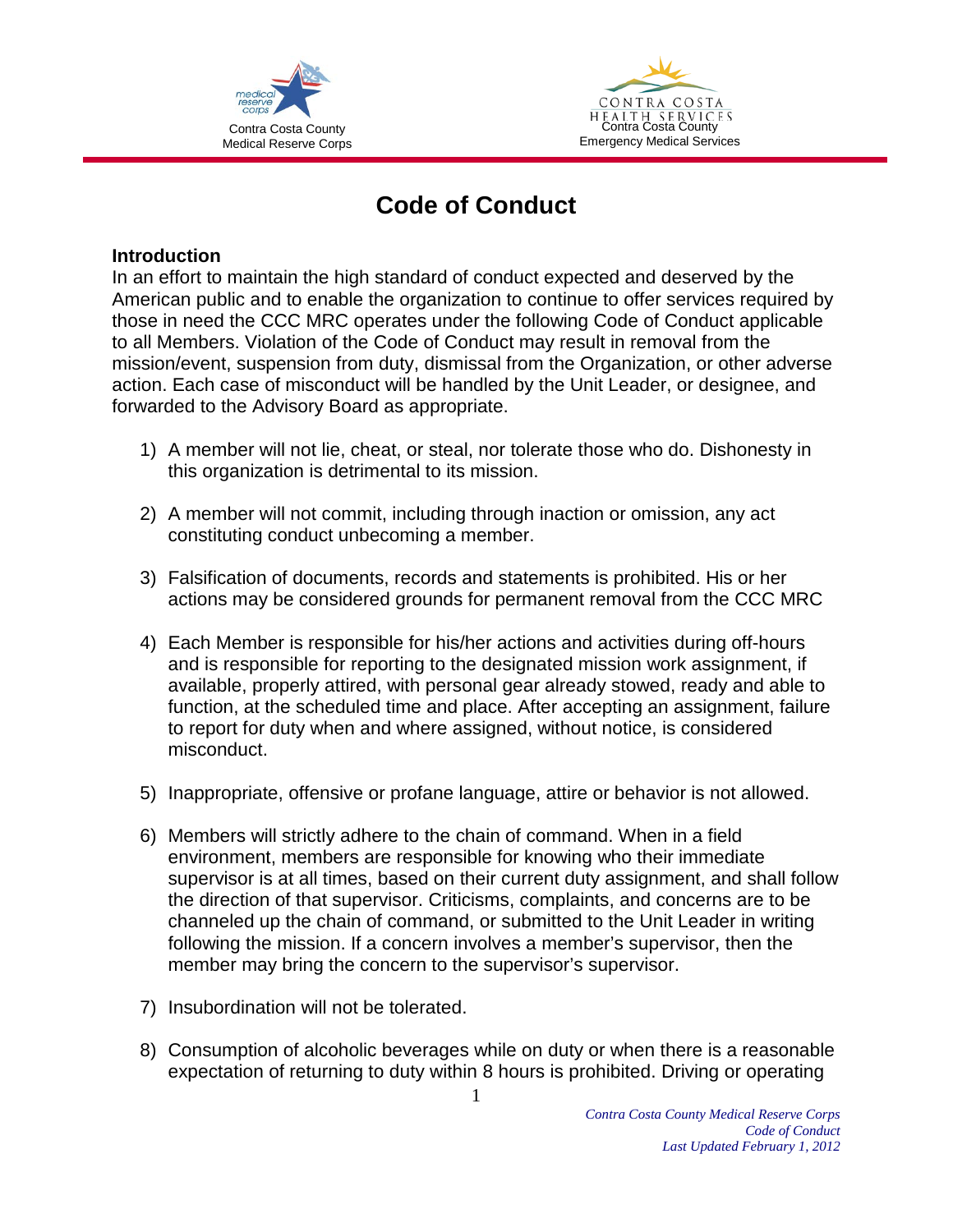



any vehicle, machinery or equipment while under the influence of alcohol is prohibited and shall be regulated by local laws. Good judgment in alcoholic consumption must be observed when involved in any off-duty, Unit-related activity.

- 9) No Member will report to duty while under the influence of any drug or alcohol whether legally or illegally obtained. The possessing, dispensing and/or being under the influence of or impaired by alcohol or any substance while on duty is strictly prohibited as is the use of any illegal drug or abuse of any prescription medication at any time. Violation is considered gross misconduct and grounds for immediate relief of duty, removal from the work site, and permanent removal from the Unit and the CCC MRC, and other actions as applicable.
- 10) Harassment based on race, color, religion, age, gender, sexual orientation, national origin, marital status, disability, veteran status or any other basis; any harassment, whether verbal or physical is prohibited.
- 11) Seeking to obtain financial, sexual or political benefit from another Member, employee or individual by the use of force, fear or intimidation and sexual harassment as defined by statutes, regulations and case law, of employees and volunteers by other employees or volunteers is prohibited.
- 12) Violent or threatening conduct at the worksite of any kind by any CCC MRC Member, employee or others, including but not limited to clients, visitors and persons on business, whether directed against a Member, employee, a coworker, a manager or other persons, is prohibited. This includes, but is not limited to: Striking, punching, shoving, grabbing, slapping and assaulting others; Fighting or challenging others to fight; Engaging in dangerous or threatening horseplay or hazing; Marking verbal, written or implied threats of violence; Stalking (which includes, but it not limited to, repeated following, calling or harassing of another); Bringing a gun, knife or any weapon of any kind into the work site (including an outdoor work site) or a work vehicle, even if the employee or other person has a permit to carry a concealed weapon (this does not apply to employees' knives used as tools in the course of County-sanctioned business) is strictly prohibited.
- 13) Hazing, pinning, initiation, public or private intimidation or humiliation, ceremonies or ritual events directed against any member is strictly prohibited.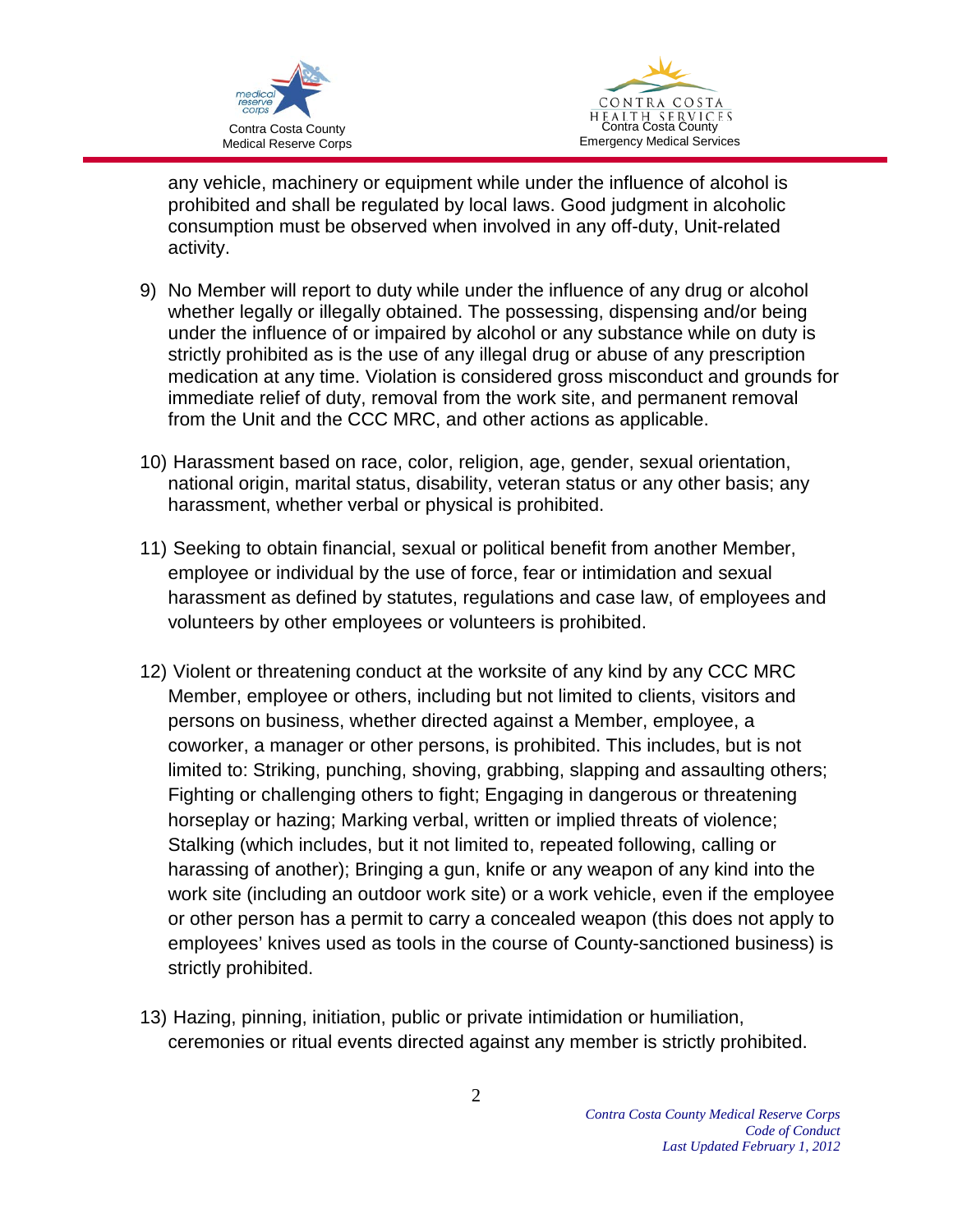



- 14) Unless otherwise directed by the Unit Leader, team uniforms shall be worn at all times during a mission except while bathing, laundering, or sleeping. Team uniforms (shirts and hats) shall not be worn into bars, taverns, or other adult establishments (e.g., exotic dance clubs), or environments that would reflect poorly on the Unit or the County. Team shirts may otherwise be worn in public
- . 15) Smoking shall be done in a safe location authorized by the Unit Leader or designee, away from all non-smokers and flammable materials. Members who smoke are not given additional breaks or other privileges not available to all members. Smoking is not permitted in any vehicle or facility owned, operated, or occupied by the Unit. Members who smoke must not expose others to secondhand smoke, nor expose others to smoke odors emanating from clothing or tobacco products.
- 16) During activation periods, members should utilize the Buddy System and should not leave the designated area unless accompanied by at least one other member, unless explicitly approved by the member's supervisor. Members shall inform their supervisor of their destination and approximate time of return, shall return promptly upon completion of the designated task, and if possible shall seek direction from their supervisor if the member cannot return by the designated time.
- 17) Unprofessional conduct, such as disregard for patient confidentiality, discourteous treatment of the public, disrespect regarding the injured, dead, their personal effects, or families, shall be considered gross misconduct and grounds for permanent removal from the CCC MRC and may lead to further action.
- 18) Members shall not perform their duties in an incompetent, inefficient, negligent and/or unsafe manner. To do so would risk jeopardizing the resources and safety of the organization, fellow Members, and the public.
- 19) Acceptance of any bribe of money, goods, or services in exchange for information or services is prohibited.
- 20) Federal, State and Local government laws and ordinances will be respected. Members are also subject to prosecution for violations of local laws.
- 21) Members will comply with all applicable guidelines, laws, regulations, statutes and policies governing their profession/discipline and/or assigned roles.
- 22) Communication with County Officials should be limited to problems or issues that cannot be resolved by the Unit. Direct member communication with the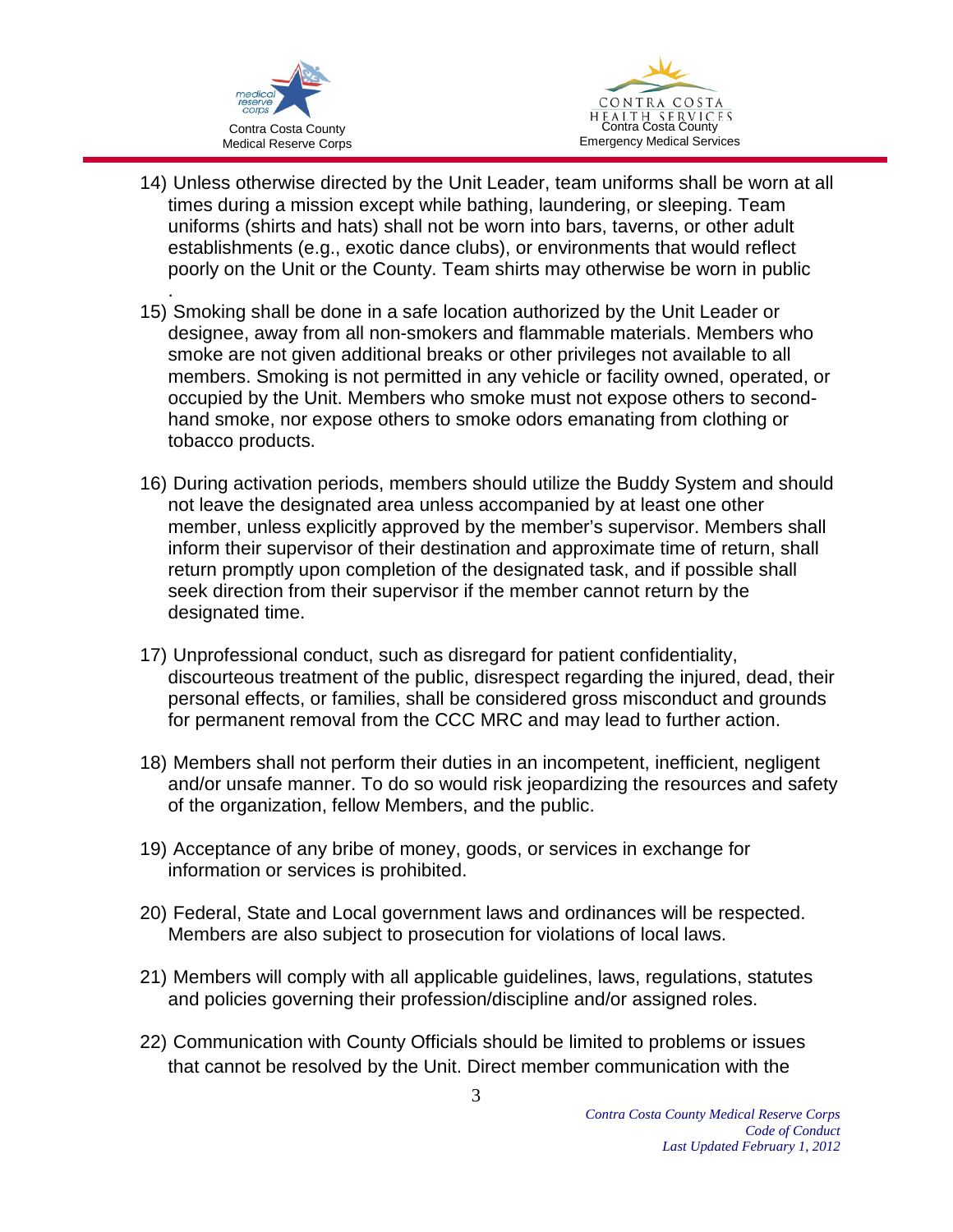



County is discouraged, except for specified command staff communication with their contacts at the County. If possible, the member should politely refer inquiries to the Unit Administrative Officer or Unit Leader. If not possible, then the member should engage in the communication and inform the Unit Administrative Officer or Unit Leader as soon as possible thereafter. Members should contact the Administrative Officer or Unit Leader with questions or concerns.

- 23) Any material developed by a Member for publication or other dissemination outside of the Unit, or any personal news release regarding an official deployment or the activities of the Unit, must be approved by the Unit Leader.
- 24) Discussion with any media source during activation is prohibited unless authorized by the Unit Leader.
- 25) Any Member who willfully takes photographs, audio, or videotapes at a disaster site without authorization, or in unauthorized areas or of inappropriate subjects, may be removed from the disaster site and his or her actions may be considered grounds for permanent removal from the Unit.
- 26) Entering into unauthorized contracts for goods or services in the name of the CCC MRC, Contra Costa County, or U.S. Government is strictly prohibited. This includes verbal and written contracts, covering any transferal of goods or services, regardless of cost.
- 27) Gambling or any gaming for personal gain, monetary or otherwise, is not allowed while activated. Gambling or any gaming of any form on the outcome of a disaster or patient is prohibited, regardless of whether or not the member is activated.
- 28) The CCC MRC is a team. As such, all members are expected to participate with paperwork, inventory management, housekeeping, site preparation, facility and equipment maintenance, and other duties as needed.
- 29) Members shall not solicit patches, t-shirts or other memorabilia or items from others while on a deployment. Trading with others in a professional, low-key manner is permitted, providing it is not done at a medical services site or while performing medical services duties.
- 30) Members shall not re-organize, move, remove, assemble or package items in a medical cache, or cause others to do so, without explicit instruction to do so from the Unit Leader or an authorized Logistics staff member.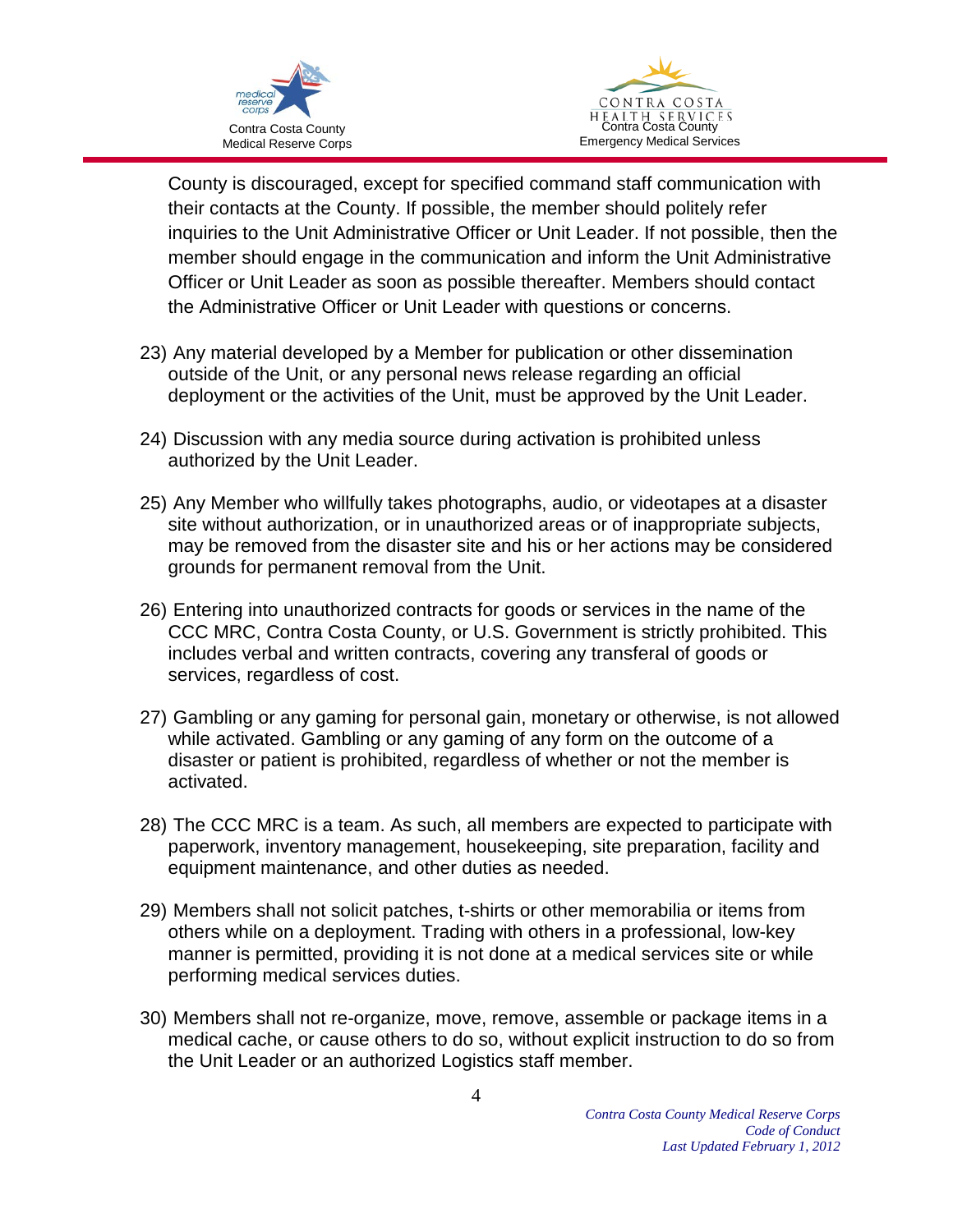



- 31) When a Member observes or receives credible information concerning a possible violation of any element of this Code of Conduct, the member must take an appropriate action, including but not limited to, reporting to a Unit officer, or discussing the matter with the alleged offending member in a professional manner.
- 32) No Member shall authorize the use of or use for the benefit or advantage of any person, the name, emblem, endorsement, services, or property of the Medical Reserve Corps.
- 33) No Member shall accept or seek on behalf of himself/herself, or any other person, any financial advantage or gain which may be offered as a result of the Member's affiliation with the Medical Reserve Corps.
- 34) No Member shall publicly utilize any Medical Reserve Corps affiliation in connection with the promotion of partisan politics, religious matters, or positions on any issue not in conformity with the official positions of Citizen Corps.
- 35) No Member shall disclose any confidential CCC MRC information that is available solely as a result of the Member's affiliation with the CCC MRC to any person not authorized to receive such information, or use to the disadvantage of the Medical Reserve Corps any such confidential information, without the express authorization of the CCC MRC.
- 36) No Member shall knowingly take any action or make any statement intended to influence the conduct of the CCC MRC in such a way as to confer any financial benefit on any person, corporation, or entity in which the individual has a significant interest or affiliation
- 37) Members shall not use, lend or permit another to use public money (any money or negotiable instrument which belongs to the U.S., the state of California or any political subdivision thereof) in a manner not authorized by law, by a custodian or other person having control of public money by virtue of such person's official position is prohibited.
- 38) Members have a duty to protect and conserve Government property (Federal, State and County) and shall not use such property, or allow its use, for other than authorized purposes. Such Government property includes any form of real or personal property in which the Government has an ownership, leasehold, or other property interest as well as any right or other intangible interest that is purchased with Government funds, including the services of contractor